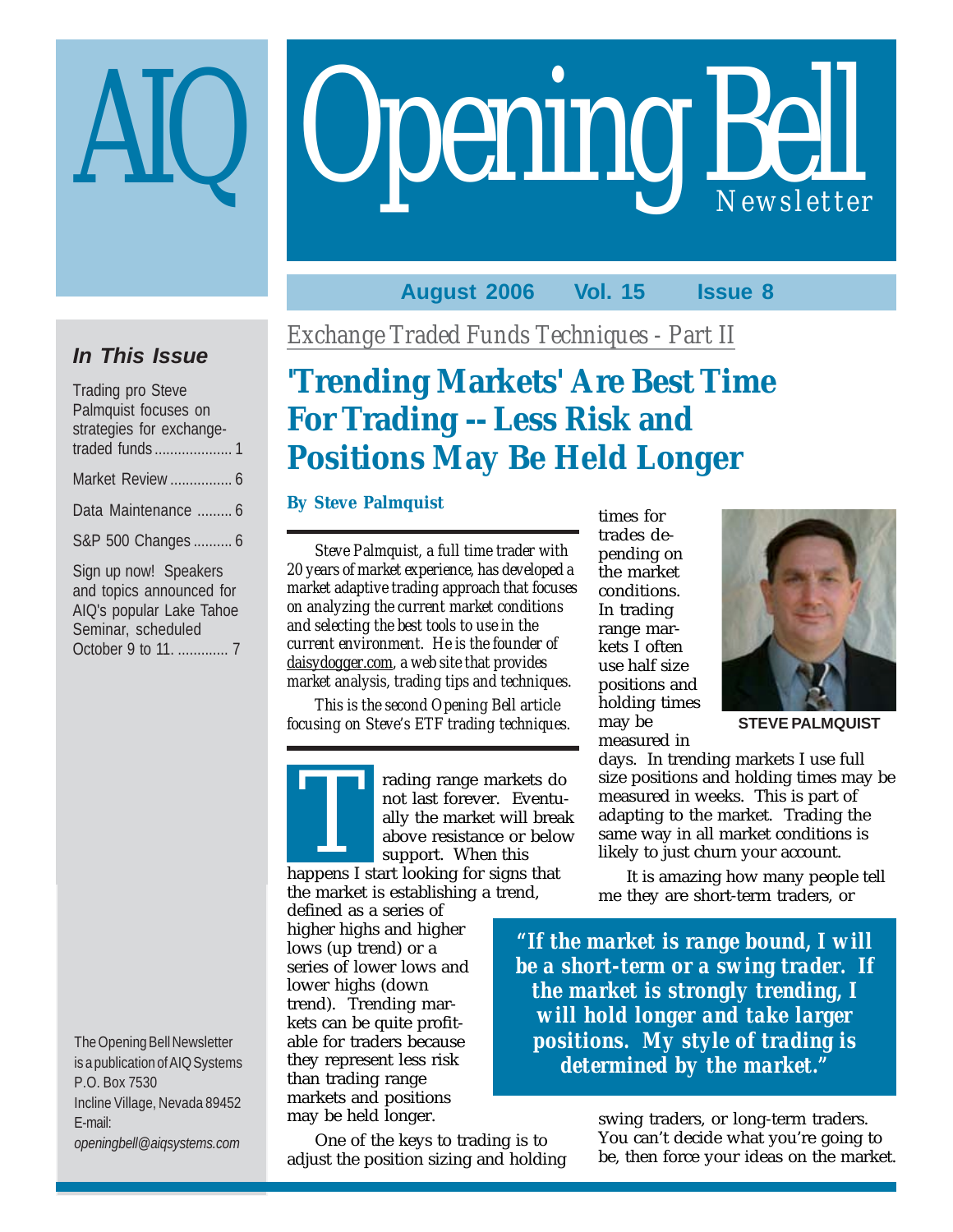March 2002 You must look at what the market is doing, and then pick a style that is profitable for the current conditions.

If the market is range bound, I will be a short-term or a swing trader. If the market is strongly trending, I will hold longer and take larger positions. My style of trading is determined by the market. If you use the same style all the time you are likely to eventually take a hit. Adapt to the market—it will not adapt to you.

If you would like to see my current analysis of the market and the trades I am looking at, you can send an email to me at ETF@daisydogger.com.

**Figure 1** shows a period between 10/15/04 and 01/04/05 when the market was in an up trend. The market was in a small basing area during the middle of October. It broke above this basing area on 10/ 27/04 and continued to make a series of higher highs and higher lows for the remainder of the year. When the market is trending I give my trades more room to run and take larger positions than I do in a trading range market.

# **AIQ Opening Bell Newsletter**

**David Vomund, Publisher G.R. Barbor, Editor P.O. Box 7530 Incline Village, NV 89452**

AIQ Opening Bell does not intend to make trading recommendations, nor do we publish, keep or claim any track records. It is designed as a serious tool to aid investors in their trading decisions through the use of AIQ software and an increased familiarity with technical indicators and trading strategies. AIQ reserves the right to use or edit submissions.

While the information in this newsletter is believed to be reliable, accuracy cannot be guaranteed. Past performance does not guarantee future results.

**© 1992-2006, AIQ Systems**



**Figure 1.** Nasdaq chart showing period of market up trend (mid Oct. 2004 to start of Jan. 2005).

When the market is trending I also trade more types of patterns. For example, base breakouts are usually not interesting in a trading range market, but are one of the patterns I look for when the market is trending. As shown in **Figure 2**, iShares Technology (IYW) had formed a narrow base during October. On 10/28/04, IYW moved above the top of the recent range on twice-average volume (see arrow). Since volume measures the pressure behind or interest in a move, the break from a trading range on twice-average volume is a significant event.

Imagine you are running a clothing store and you have a rack of red shirts and another rack of green shirts. During the last month you have been selling a few of each kind at the same price. One day there is a run on red shirts, and you sell out. Which do you order more of? Obviously, there is a strong and sudden demand for red shirts, so you want to have more of them around to meet the new demand.

Does it matter to you why red shirts are suddenly selling? No,

you are just in a hurry to get more. You are also likely to realize that if red shirts are suddenly in demand you can likely charge more for them, so you raise the price. High demand leads to higher prices. When there isn't demand for something, the price drops. The slow moving shirts are put on sale to clear the inventory.

The same supply and demand issues drive the stock market. During the month of October there was light demand for IYW. On 10/ 28, suddenly twice as many people wanted it. It doesn't matter why. The point is; it's selling fast just like the red shirts. The demand has increased and so the price is likely to increase also.

When a security is in a trading range it indicates that most people believe it is fairly priced. Supply and demand are roughly equal. When it breaks above the trading range on strong volume, it indicates that a lot more buyers have come in and are willing to pay more for the security. They believe it is undervalued and are picking it up. Dollars are votes—they are voting to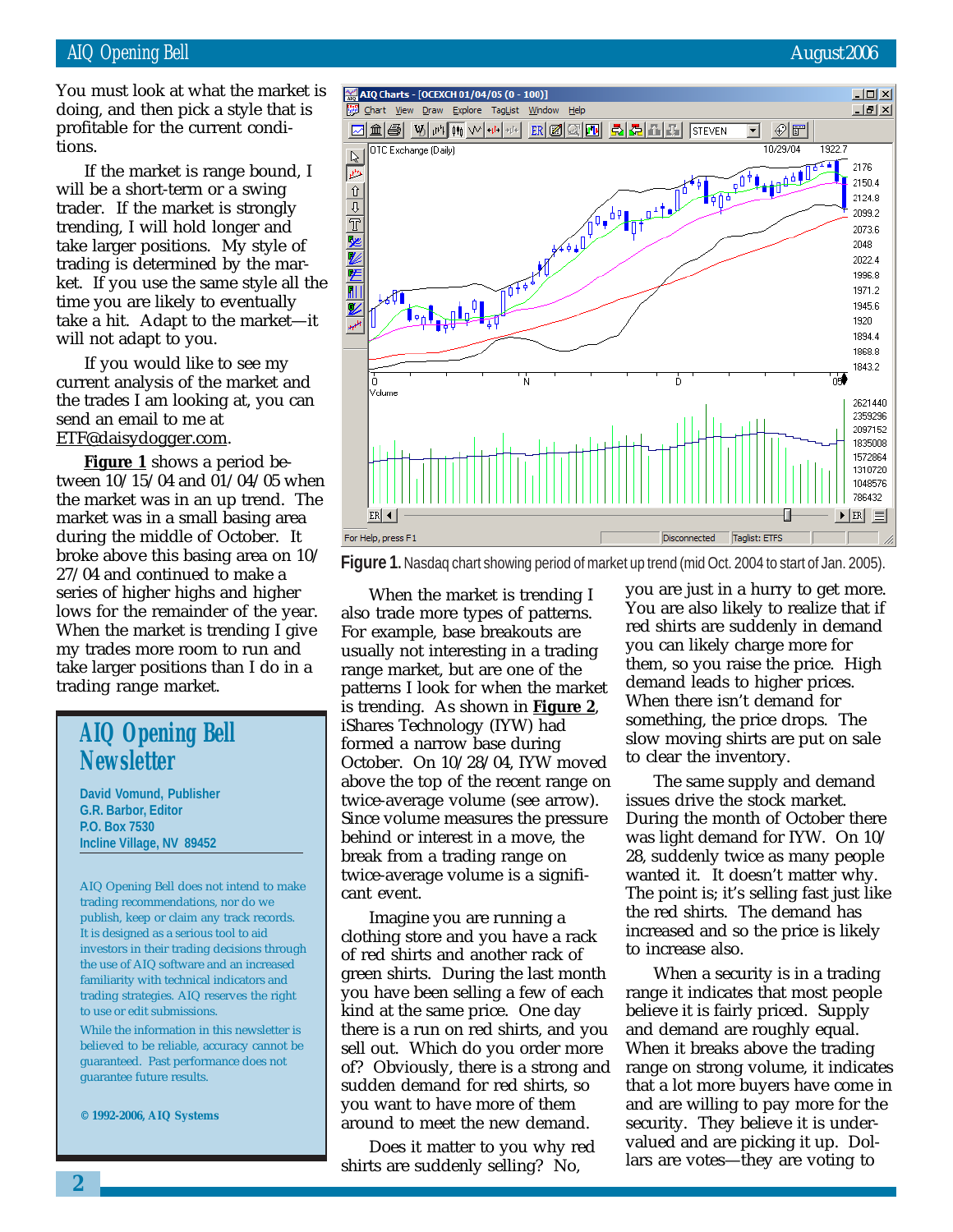raise the price of the security. When the market is in an up trend I may enter ETFs and stocks that are breaking out of basing areas.

After breaking out of a basing area on 10/28, IYW ran up for another month. During favorable market conditions ETFs tend to run longer, so I increase my holding time and also my position sizes for each trade. During trending markets I do not take profits as positions hit the upper Bollinger Band because instead of dropping back they tend to "ride" the bands.

In trending markets I use topping patterns and trendlines to determine when to exit positions. Double tops, head and shoulders, "rat tails", and volume distribution patterns offer good clues that it is time to exit a position. A distribution day occurs when the stock is down on volume larger than the pervious day. I have found that an occasional distribution day is not necessarily significant, but my research indicates that three distribution days in the past ten sessions is a good indicator that the current run may be ending. If I see three distribution days in the past ten sessions then I need a very good reason to continue holding the position.

"Rat tails" occur when the stock runs up well past the open then pulls back to close near, or even below, the opening price. On a candlestick chart these are shown as long upper shadows. They happen because the stock was bid up significantly during the day but then ran into selling pressure and pulled back. When this happens repeatedly, it shows a lack of strength. When a stock shows a lack of strength, I exit the position and move on to another. I want to take profits as a stock's run weakens, and move my money into something that is stronger or just starting its run. Remember the red shirts.

On the IYW chart (Figure 2), "rat tails" appear three days in a row in early December, as marked

August 2006 AIQ Opening Bell



**Figure 2.** Daily chart of iShares DJ US Technology ETF (IYW). Horizontal trendlines define Base Trading Pattern in Oct. 2004 followed by breakout (down arrows) on above avg. volume.

by the up arrow. When I see this kind of pattern after a nice run I exit the position. IYW had run up for about a month before showing the "rat tails," so when I saw them it was clear that something was changing and it was time to exit the position and

move on. The "rat tail" pattern was in fact the peak for IYW and it began a slow decline that took it back below the initial base breakout in late January.

A "buy and holder" who took a position

during the breakout in late October would have seen a nice profit by early December, then watched it turn into a loss by late January. In fact, it would take another year for the price to return to the highs reached in early December.

The market generally gives good clues on when to get in and

when to get out. Buy and hold equals buy and hope, and hope is not a trading strategy. Rather than buy and hope I enter when the security shows increased interest in bidding up the price and exit when topping patterns indicate the pro-

*"The market generally gives good clues on when to get in and when to get out. Buy and hold equals buy and hope… Rather than buy and hope I enter when the security shows increased interest in bidding up the price and exit when topping patterns indicate the process may reverse. "*

> cess may reverse. Rather than tying up my money for long periods, I enter and exit based on trading patterns. When one pattern is complete, I move on to the next one.

> I also closely monitor trendlines as one of my exit strategies during trending markets. Trendlines are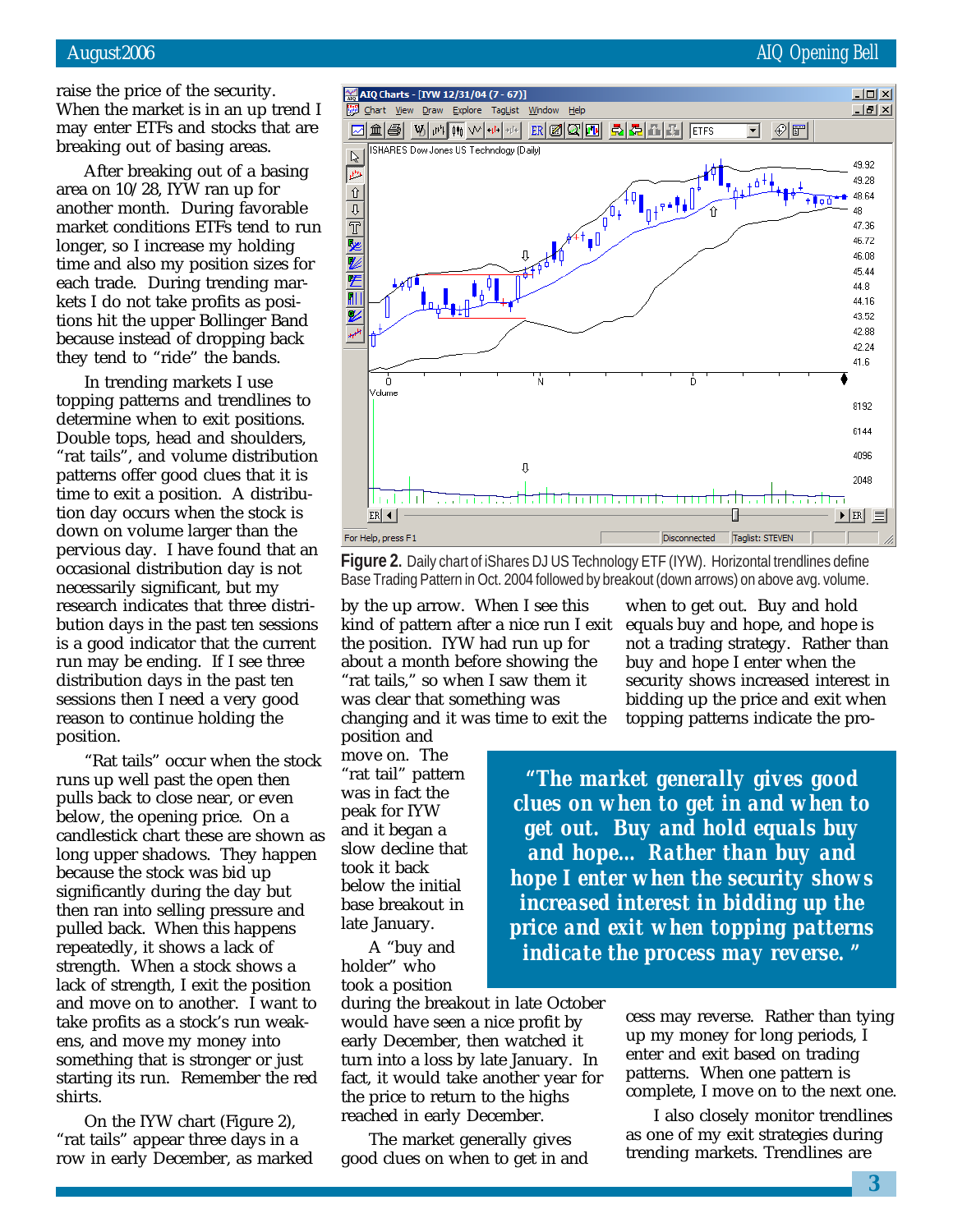## AIQ Opening Bell August 2006

simple, basic, and functional. If you don't have a couple on your chart then you may be making a mistake.

**Figure 3** shows how I would use a trendline to exit the IYW trade. After entering the IYW trade on the high volume base breakout of 10/ 28, I was looking for a light volume pullback at some point to establish a higher low. IYW continued to run through early November on good volume after the base. During the second week of November it dropped slightly on below average volume and then quickly moved back up to form new highs. This low volume pullback resulted in a higher high after the pullback and a higher low formed during the pullback process.

The pattern of higher highs and higher lows is by definition an up trend. During up trends I draw an ascending trendline under the higher lows and use breaks of this trendline as possible exit points. In the case of IYW, I drew an ascending trendline between the low of the setup pattern, shown as point 1 in Figure 3, and the first higher low, point 2. As long as the ETF is above this trendline I am happy to let my profits run. A break below this trendline would be a warning that something's changing and I would consider taking profits.

> *"Trendlines are simple, basic, and functional. If you don't have a couple on your chart then you may be making a mistake. "*

IYW broke the ascending trendline at point 3 on Figure 3. If I took profits at point 3, I would have captured much of the move. The trendline break exit approach does not capture as much of the run as the "rat tail" approach outlined above does, but it results in a nice profit and allows putting the money to work elsewhere two weeks earlier. There is nothing wrong with taking some profits early, but there

I see a security dropping on large volume, it flashes a caution sign. When this happens several times in a few days, then I am interested in exiting the position and looking for another. If the security is dropping on large volume, then there are a lot of people who are willing to sell their holdings for less than they were worth the day before. If a lot of people are suddenly willing to take less for the security, then I

want to dump it and find something that a lot of people are willing to pay more for.

**Figure 4** illustrates how volume patterns may be used for exiting positions. PowerShares Dynamic Market Portfolio (PWC) pulled back during the first three weeks of October. It broke out of the pullback pattern on 10/26 on well above average volume (see arrow). The pullback setup would trigger on the move above \$35.35, on 10/26. After entering a position, the protective stop for pattern failure would be under the low of the pattern that was \$34.87 on 10/20, just four days before the trigger.

Since the market was in an up trend during this period, I would not exit at the upper Bollinger Band. Instead, I watch for signs of a topping pattern. PWC continued to move up through the first half of November. In mid November, PWC showed two distribution days (distribution day is when the security closes down with volume heavier than the previous day's volume), marked as points 1 and 2 on Figure 4. Two distribution days are the market's way of getting your attention and signaling that caution is appropriate.



**Figure 3.** Daily candlestick chart for IYW showing trendline exit point (arrow).

Volume patterns

low volume. When

is a problem with holding on too long and letting a winning position

Some traders combine the approaches, taking profits on half the position on the trendline break, then moving the stop on the remaining shares up to at least break even and letting them run while monitoring the stock for a topping pattern. Any one of these three approaches can work. The key is to have a clearly defined approach and not just hold on hoping for more.

turn into a loser.

are something I am always keenly aware of when trading. The ideal ETF runs up on high volume, and pulls back or declines on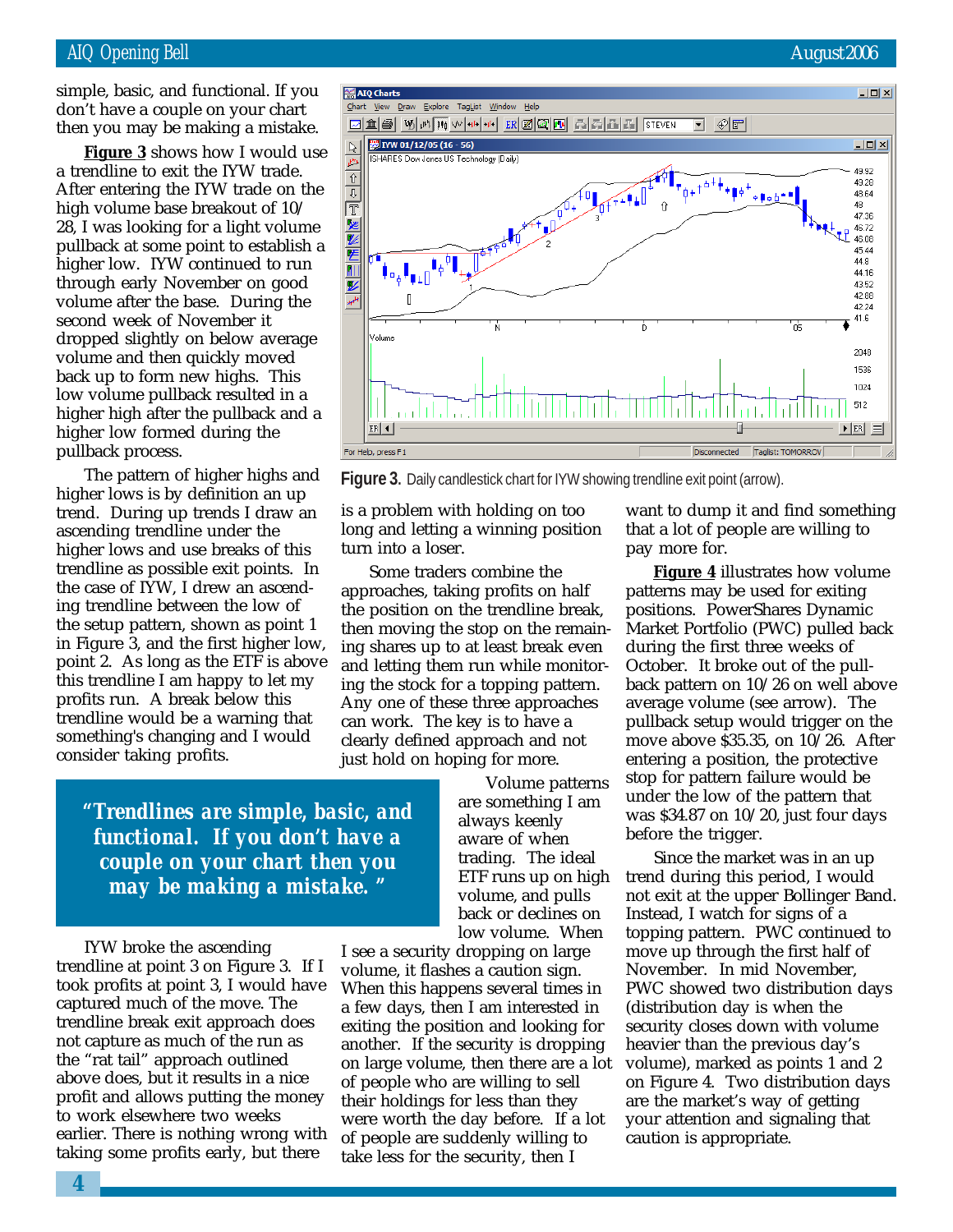Five days after the first distribution, PWC showed another distribution day (point 3 in Figure 4) and three days after that PWC showed another high volume down day (point 4). At that point it's time to exit the stock and put the money to work in something that is showing signs of strength, not weakness. This exit was triggered around \$39.6. Three weeks later the stock hit its high for the run at \$40.48. Rather than waiting around another three weeks for the last few cents in the run, the volume pattern got traders out near the top and let them put their money to work in a stronger setup.

Finally, in trending markets I will buy flag patterns without waiting for a trigger above the top of the flag. This is because in a trending market flags are usually continuation patterns, and when they move they move quickly.

#### **Summary**

I can't control what the market does, so I have a plan for whichever path it takes—and then trade the plan. As a trader I do not care which way the market moves; I can make money either way. The only disappointing periods are the occasional times when the market trades in a very narrow trading range. It is important to be able to quickly react to what the market does, and not be emotionally attached to any particular choice.

Narrow trading ranges are best avoided because there isn't enough time for swing trades to work. Fortunately, narrow ranges do not happen often. The best time for trading is when the market is in a clear trend, or a wide trading range that takes at least a week to move from one end to the other. In a trending market, I will lengthen holding times and give my holdings more room to run. In a wide trading range or an uncertain market, I use short holding times and grab profits quickly.

It is important to wait for the triggers for most patterns and not



**Figure 4.** Daily candlestick chart for PowerShares Dynamic Market Portfolio (PWC) illustrates volume based exit. Distribution days are marked with numbers 1 through 4.

jump the gun and get in too early. Pullbacks in trending stocks may be a normal pause, or the end of the trend. When the stock pulls back for a few days and then moves above the previous day's high, or breaks above the trendline drawn across the tops of the highs of the pullback, it is not likely to be the end of the trend. It is more likely that the trend

has resumed.

Stops are important and should be set based on the chart pattern, not some random point or dollar figure. I gener-

ally set them just under the lowest low of the setup. If the spread between the stop point and the entry point is more risk than I am willing to take for a given number of shares, I pass on the trade.

Yes, I occasionally watch CNBC. Usually when there is a major news event I am interested in. Watching CNBC is more likely to cost me money rather than make me money because the network's job is to sell commercials, not provide actionable data. Stocks trade based on supply

and demand, and that is shown in the charts, not some analyst's opinion. The analysts rarely agree with each other, leading to confusion. The charts show how people are voting with real dollars and provide actionable information.

Be guided by the market not the opinions or hopes of others. Learn to read the NASDAQ and focus

*"Volume patterns are something I am always keenly aware of when trading. The ideal ETF runs up on high volume, and pulls back or declines on low volume."*

> most of your trading on the times when it is bouncing off support or resistance. If you don't have a reasonable idea of where the market is headed, don't trade until it is clearer. Always be thinking about taking and protecting profits.

*If you would like to see a sample of Steve Palmquist's current market outlook and the trading setups he is currently watching, send a request to ETF@daisydogger.com.*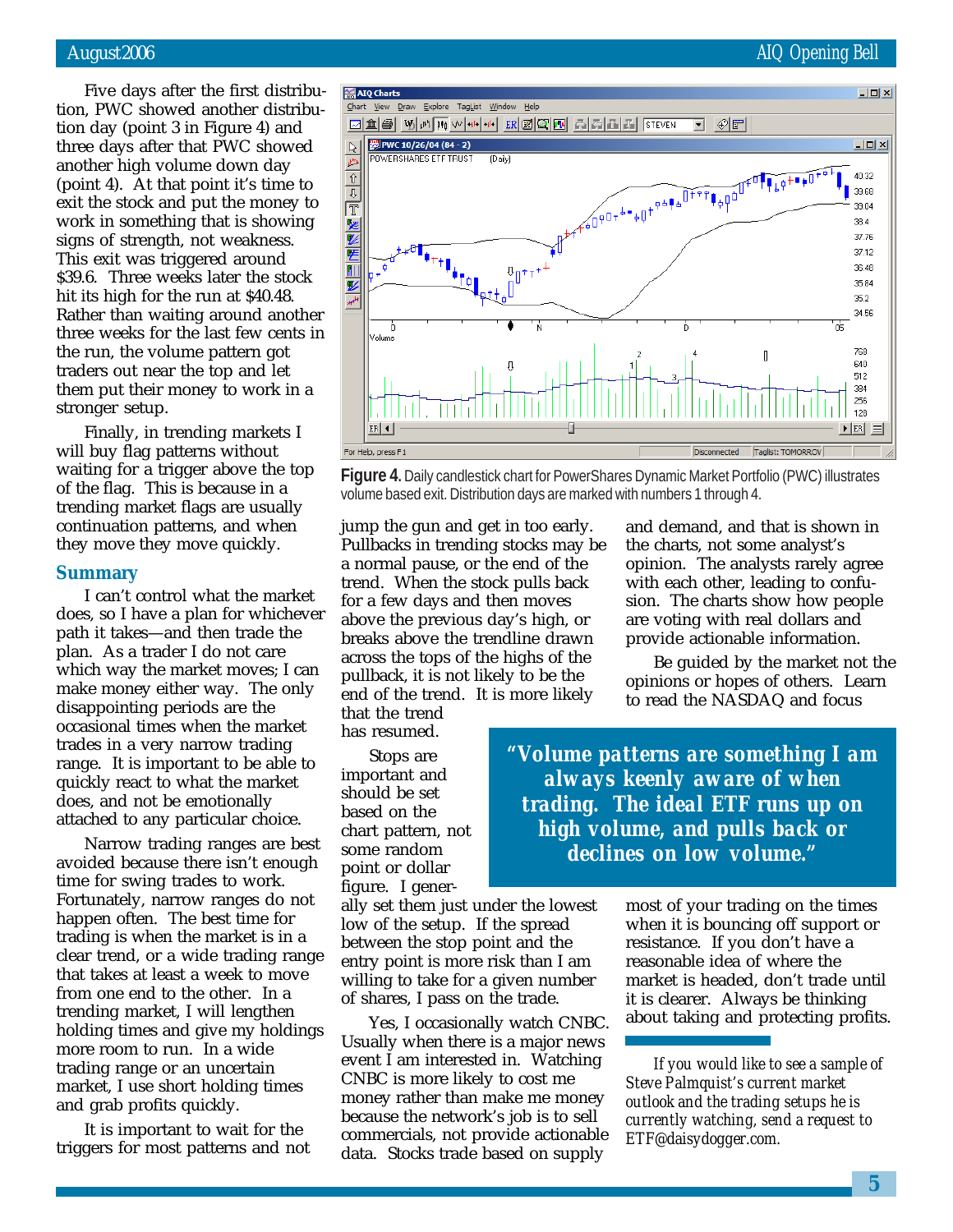# *Market Review*

# March 2002 **Look for Overbought/Oversold Readings on AIQ's 'Us Score'**

# **By David Vomund**

ight months into the year and the S&P 500 has risen all of 2%. Dull, you say? Not really. The market Fight months into the<br>year and the S&P 500<br>has risen all of 2%.<br>Dull, you say? Not<br>really. The market<br>began the month of July with three consecutive days in which the Dow lost more than 100 points. Later, a bullish reading of Ben Bernanke's Capitol Hill remarks triggered a 200-point short-covering rally.

For the month, the S&P 500 rose 0.5%. The Nasdaq continued to underperform as it fell 3.7%. The Russell 2000 also fell by just over 3%.

Looking at the style index boxes during July, large-cap value was the clear winner. The PowerShares Large-Cap Value ETF (PWV) rose 3.8%.

The S&P 500 formed an important short-term low at 1222. That was the low on June 13, and it was successfully retested on July 18. More importantly, it represents a support trendline drawn from the August 2004 low. An S&P 500 drop below this level would be very bearish.

The S&P 500 1222 level marks important support but resistance isn't as clear. The July 3 high at 1280 is the nearest resistance level. As long as the index is within 1222 and 1280 then the market is rangebound, where traders can buy near 1222 and short near 1280.

With the market range-bound, look for indicators such as the Stochastic, RSI Wilder, or the US Score on the TradingExpert Pro Market Log to give overbought and oversold readings. These indicators are especially effective in sideways markets.

For example, on July 18 when the market retested its low, the percentage of stocks giving unconfirmed signals (US Score) was 89% on the buy side. On July 28, when the market was testing its previous swing high, the US Score turned to 85% sells. For more information on the US Score, please read the August 2003 *Opening Bell*.

Although the market may be range-bound, there will be sectors that do well and others that do poorly. For example, in July the market averages fell but those invested in Health Care or Energy saw 7% gains. Utilities also performed well, gaining 5%.

On the losing side were Transportation, Internet, and Retailing. These sectors fell about 10% in July.

## **STOCK DATA MAINTENANCE**

**The following table shows stock splits and other changes:**

| <b>Stock</b>            | Ticker      | Split/Div | <b>Approx. Date</b> |
|-------------------------|-------------|-----------|---------------------|
| Garmin Ltd.             | <b>GRMN</b> | 2:1       | 08/03/06            |
| CSX Corp.               | <b>CSX</b>  | 2:1       | 08/04/06            |
| Oil Dri Corp.           | <b>ODC</b>  | 5:4       | 08/07/06            |
| <b>Wells Fargo</b>      | <b>WFC</b>  | 2:1       | 08/07/06            |
| Virginia Financial Grp. | <b>VFGI</b> | 3:2       | 08/15/06            |
| <b>Chaparral Steel</b>  | <b>CHAP</b> | 2:1       | 08/16/06            |

#### **Trading Suspended:**

Bema Gold (BGO), Knight Ridder (KRI), Nextel Partners (NXTP), PanAmSat Holding corp. (PA), Smith & Wesson Holding (SWB), Valor Communications (VCG), Vitesse Semiconductor (VTSS)

#### **Name Changes:**

Drug Max Inc. (DMAX) to Familymeds Group Inc. (FMRX) Helix Energy Solutions Group (HELX) to Helix Energy Solutions Group (HLX) ITT Industries Inc. (ITT) to ITT Corp (ITT)

Lanvision Systems (LANV) to Streamline Health Solutiona (STRM) NBC Capital corp (NBY) to Cadence Financial Corp (NBY) Too Inc. (TOO) to Tween Brands Inc. (TWB)

# **Free 'Webinar' on Market Conditions**

On Sunday August 20 David Vomund will present a free webinar covering current market conditions. Visit www.aiqsystems.com to register.

#### **S&P 500 Changes**

**Changes to the S&P 500 Index and Industry Groups:**

Windstream Corp. (WIN) replaces Cooper Tire & Rubber (CTB). WIN is added to the Integrated Telecommunication Svs (TELEPHON) group.

CONSOL Energy Inc. (CNX) replaces Knight-Ridder Inc. (KRI). CNX is added to the Coal & Consumer Fuels (COALFUEL) group.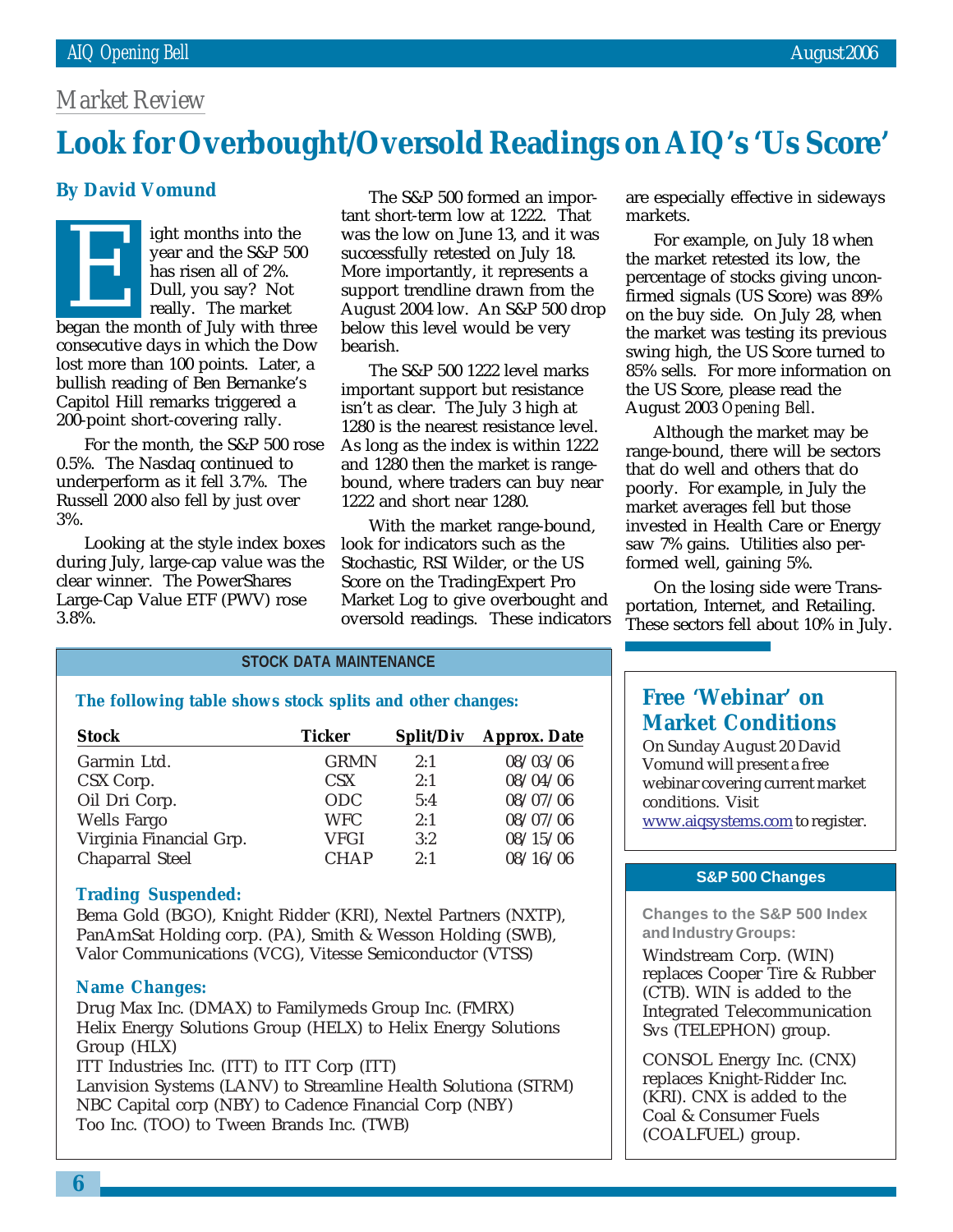# **AIQ's 17th Annual Lake Tahoe Seminar**

October 9 - 11, 2006 Harveys Resort & Casino, South Lake Tahoe



# Jay Kaeppel

# This year's keynote speaker **Author and Trading System Developer**

*The Best of Times, Worst of Times Trading Strategy*

Best known to AIQ users as the developer of the Pure Momentum, The Best of Times, Worst of Times and The Efficient Momentum Systems, Jay has also authored several books on trading, including "**The Four Biggest Mistakes in Option Trading", "The Four Biggest Mistakes in Futures Trading" and "The Option Trader's Guide to Probability, Volatility and Timing".** Investors can read his weekly column,

"Kaeppel's Corner" at www.optionetics.com.

We are also pleased to welcome **Dale Wheatley**, a full-time professional trader, who has achieved financial independence and **Tom Hardin,** who oversees all portfolio management and investment activity for Canterbury Investment Management. We also welcome back **Steve Palmquist**, founder of Daisydogger.com.

Tuesday's sessions will conclude with a moderated **Traders Forum Q & A session.** Written and oral questions from attendees will be submitted to our guest speakers.

This year's 17th Annual AIQ Lake Tahoe Seminar at Harveys Resort and Casino promises two-and-a-half days of intensive sessions with eight guest speakers.

Every morning begins with an AIQ-hosted breakfast. Sessions begin at 8:30 each day and run through to 5:00 pm (12:30 on last day). Regular breaks during the day include an AIQhosted lunch on the first two days. Tuesday evening all attendees are invited to an AIQ catered buffet dinner.

Prices remain unchanged for the third straight year. Including meals, cost is **only \$795 per person.** Sign-up early as seats sellout fast.



**AIQ Systems PO Drawer 7530 Incline Village NV 89452** www.aiqsystems.com

**"All of the good information taken back home and all of the help I was given by the AIQ staff during the sessions. I have written some strategies already and am doing a lot of backtesting. The seminar was a big help."**



**2005 Steve Palmquist Presentation**

Guest speakers Dale Wheatley, Steve Palmquist, Tom Hardin and Rich Denning are all AIQ users. There will also be sessions by our regular AIQ presenters David Vomund, AIQ's Chief Analyst and Steve Hill, AIQ's CEO.

# **Seats are limited CALL 1-800-332-2999 x115**

**Visit the AIQ Store http://aiqsystems.com/store/page2.html**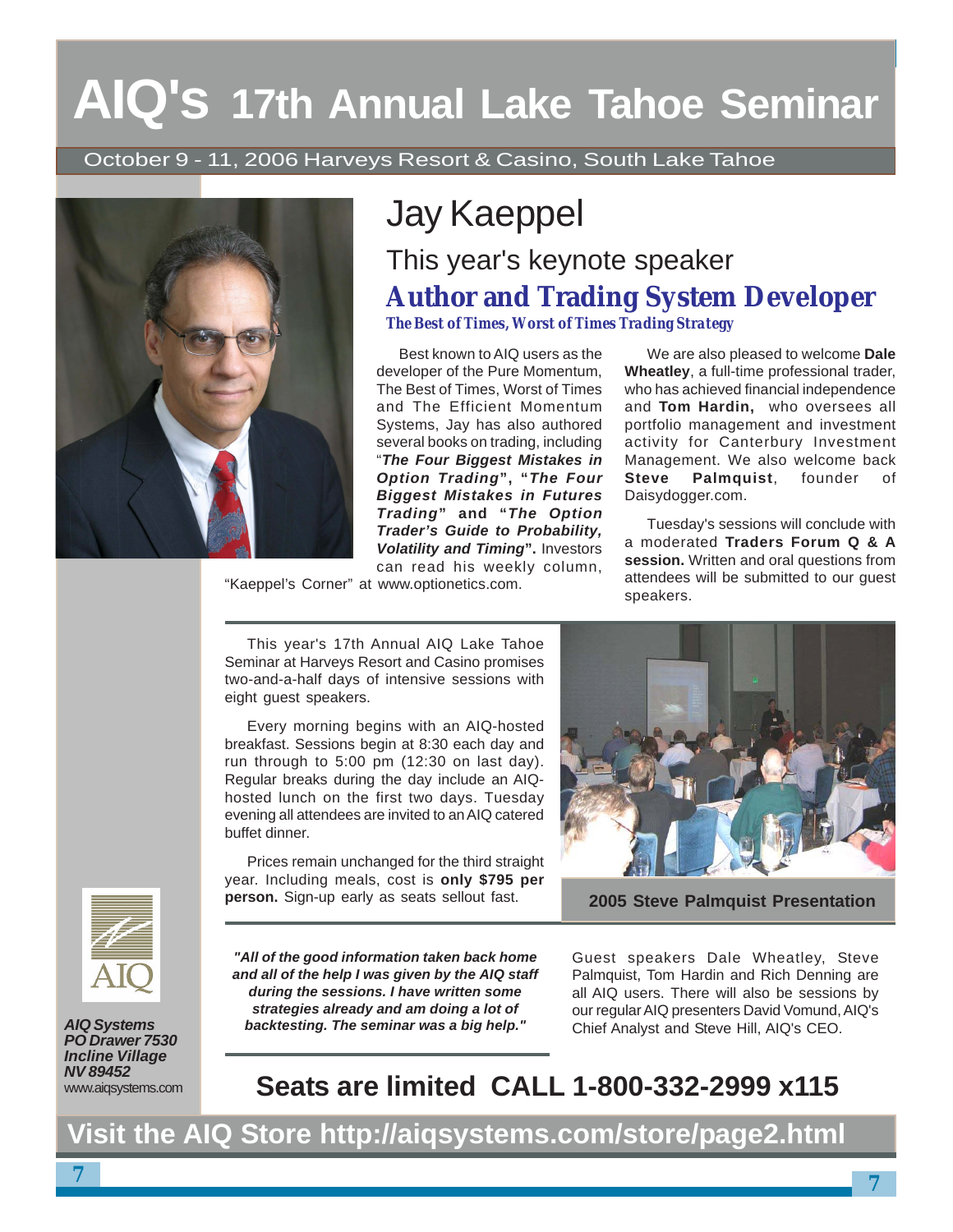# **Speaker Profiles**



**David Vomund Chief Analyst AIQ Systems**

President of **Vomund** talking on subjects as diverse as **ETFportfolios.net.** He is a Techniques, Advanced Chart frequent speaker at events Pattern Analysis and Trading **David Vomund** is editor of AIQ's **Opening Bell** newsletter, and publisher of **VISalert.com**. His market timing performance in **VIS Alert** ranks one of the ten best in the country by Timer Digest for the 10-year time period ending December 31, 2005. David is **Investment Services** and throughout the U.S.

**Stephen Hill** is CEO of AIQ Systems. For the past 14 years he has been involved in all aspects of AIQ Systems, from support and sales to programming and education. Steve is a frequent speaker at events in the U.S. and Europe, **Simulation System Design**.



**Stephen Hill CEO AIQ Systems**



**Steve Palmquist Founder Daisydogger.com**



**Dale Wheatley Professional Trader**

**Steve Palmquist** is a full time trader with 20 years of market experience who puts his own money to work in the market every day. Steve has shared trading techniques and systems at seminars across the country; presented at the **Traders Expo**, and published articles in **Stocks & Commodities, Traders-Journal, The Opening Bell**, and **Working Money**. Seven years ago he left the rat race of corporate life to use his market experience and trade full time. Steve is the founder of www.daisydogger.com which provides trading tips and techniques.

**Dale Wheatley** is a full-time professional trader and AIQ user, who has achieved financial independence. He exclusively trades an MACDI based strategy for a living. He has taught this strategy to hundreds of people, all over the world, but does training sessions by invitation only.

**Tom Hardin** is Chief Investment Officer and oversees all portfolio management and investment activity for **Canterbury Investment Management**. Tom has more than 29 years of investment and portfolio management experience.

After earning a bachelor's degree in business from Skidmore College in Saratoga Springs, New York, Tom received his certification in portfolio management from the renowned University of Chicago Graduate School of Business. Before founding Canterbury, Tom served as Senior Vice President and Senior Portfolio Management Director of Smith Barney's Portfolio Management Group. Tom earned his Chartered Market Technician (CMT) designation in 1997 and has been an AIQ user since 1991.

Tom has written **Never Too Old to Rock and Roll: Life After 50—The Best Years Yet** and the soon-to-be-released book **Investor Revolution.**



**Tom Hardin Chief Investment Officer, Canterbury Investment Mgmt.**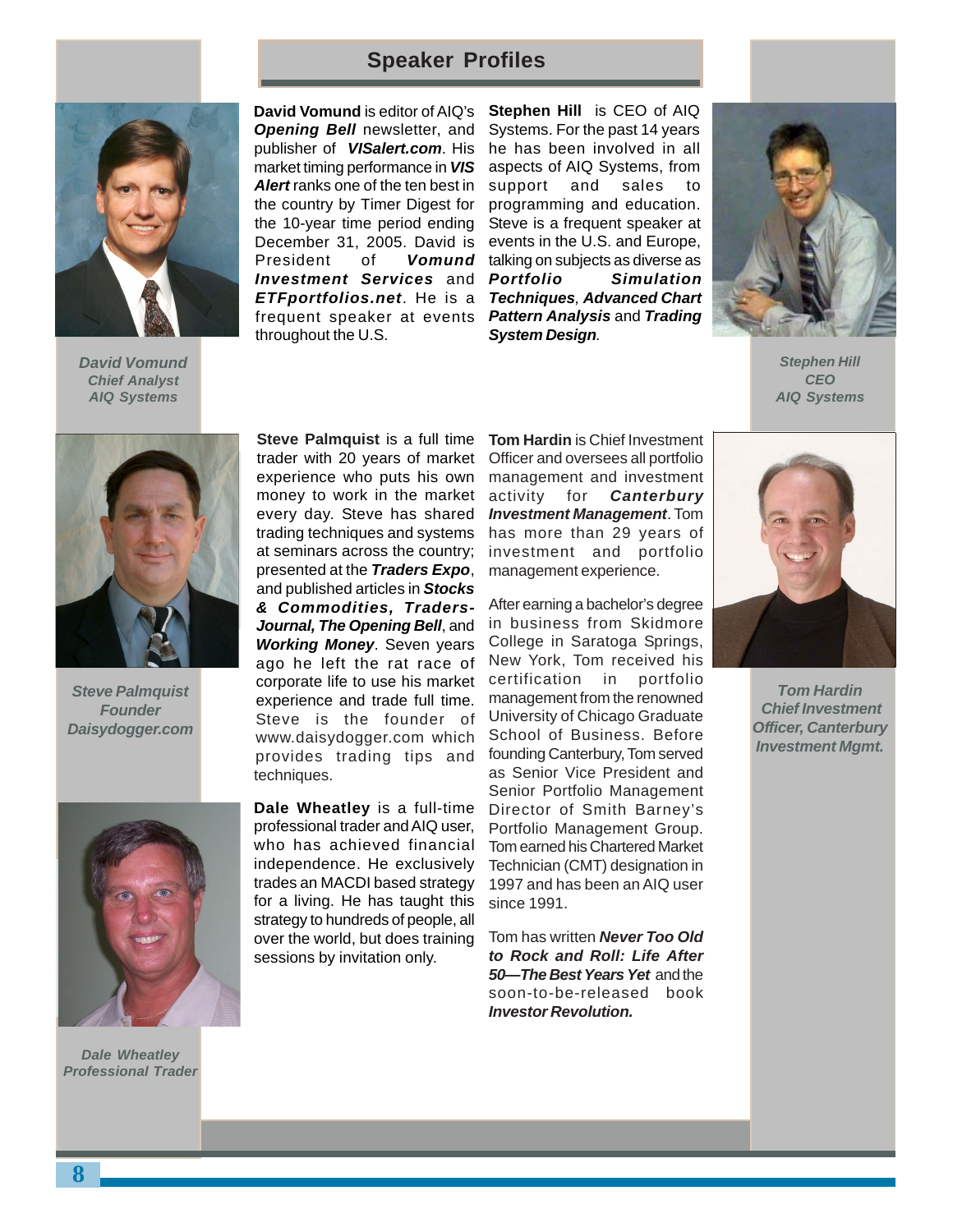For the first session attendees may choose from **FOREX Trading Strategies** or

**Getting Started Right with AIQ**

All attendees are together for the rest of the seminar.

# **FOREX Trading Strategies**

by Steve Hill, CEO, AIQ Systems

In this session discover the power of trading the FOREX and the effectiveness of technical and fundamental factors in determining entry points. Both end of day and real-time trading will be discussed.

# **Getting Started Right with AIQ**

by David Vomund, Chief Analyst, AIQ Systems

New users will learn methods of using the software which will help save time and reduce the learning curve. Charting, Reports, and Data Manager will be covered.

# **Effective Swing Trading Techniques**

by Steve Palmquist, Founder, daisydogger.com

In this session Steve will show one of the swing trading tools in his traders tool box, and the research and analysis behind it. Steve has developed a number of swing trading systems using AIQ's Expert Design Studio. Steve uses EDS to analyze how each of his tools performs in different market conditions, which allows him to select the best ones to use in the current market.

# **Managing Risk Through Portfolio Management**

by Tom Hardin, Canterbury Investment Mgmt.

Tom will discuss the fundamentals of portfolio management and modern portfolio theory. This includes using technical analysis and AIQ to create efficient portfolios and new technology used in measuring risk.

# **Trading Model Creation**

by David Vomund, Chief Analyst, AIQ Systems

In this interactive session David will create and test an entry system using the Expert Design Studio. The system will be tested and various sell strategies will be applied. Capitalization rules will then be applied using the Portfolio Simulator.









At the conclusion of the Traders Panel, AIQ will be offering cocktails and hor d'oeuvres followed by a buffet dinner for all attendees. Additional guests and significant others may attend at a cost of \$58 per person.



# **Testimonials**

"The seminar was

# **Trading Tips and Techniques**

by Steve Palmquist, Founder, daisydogger.com

In this session Steve shares trading tips and techniques based on 20 years of market experience. Some of the techniques that Steve uses everyday in his trading include; The importance of volume analysis in trading and how to use it. Patterns and micro pattern techniques, what to look for and how to profit from them. Trade management techniques, now that you have entered a trade, what next? Market environments, know when to hold 'em, know when to fold 'em, and know when to walk away.

# **Unique AIQ Features**

by David Vomund, Chief Analyst, AIQ Systems David Vomund will demonstrate the features that give us the trading edge over the competition. The new Breadth Analyzer will be included in the demonstration.

## **Charts Don't Lie** by Dale Wheatley

Dale has developed a powerful price pattern strategy to look for high probability trades. This pattern works in every market and every timeframe, including stocks, futures and FOREX. He will explain how to recognize this pattern and how to time your entries into positions.

# **Traders Panel**

Panel members; David Vomund, Steve Palmquist, Dale Wheatley, Rich Denning and Tom Hardin

All attendees will have an opportunity to ask questions of our traders panel. Written questions can be submitted to the moderator during the seminar. These questions will be interspersed with oral questions taken from the audience. Moderated by Steve Hill.

> Very knowledgeable, very good speaker, extremely practical advicea great asset to  $AIO!!''$

"David Vomund.

great. I was impressed with the quality of the workshop. It has inspired me to delve into my AIQ software and to make even better use of it. I also learned a great deal, discovered new ideas, and new applications. I liked the fact that the speakers were helpful and available."

"Palmquist was great! A nice combination of good systems and good methodology clearly presented in an engaging manner"